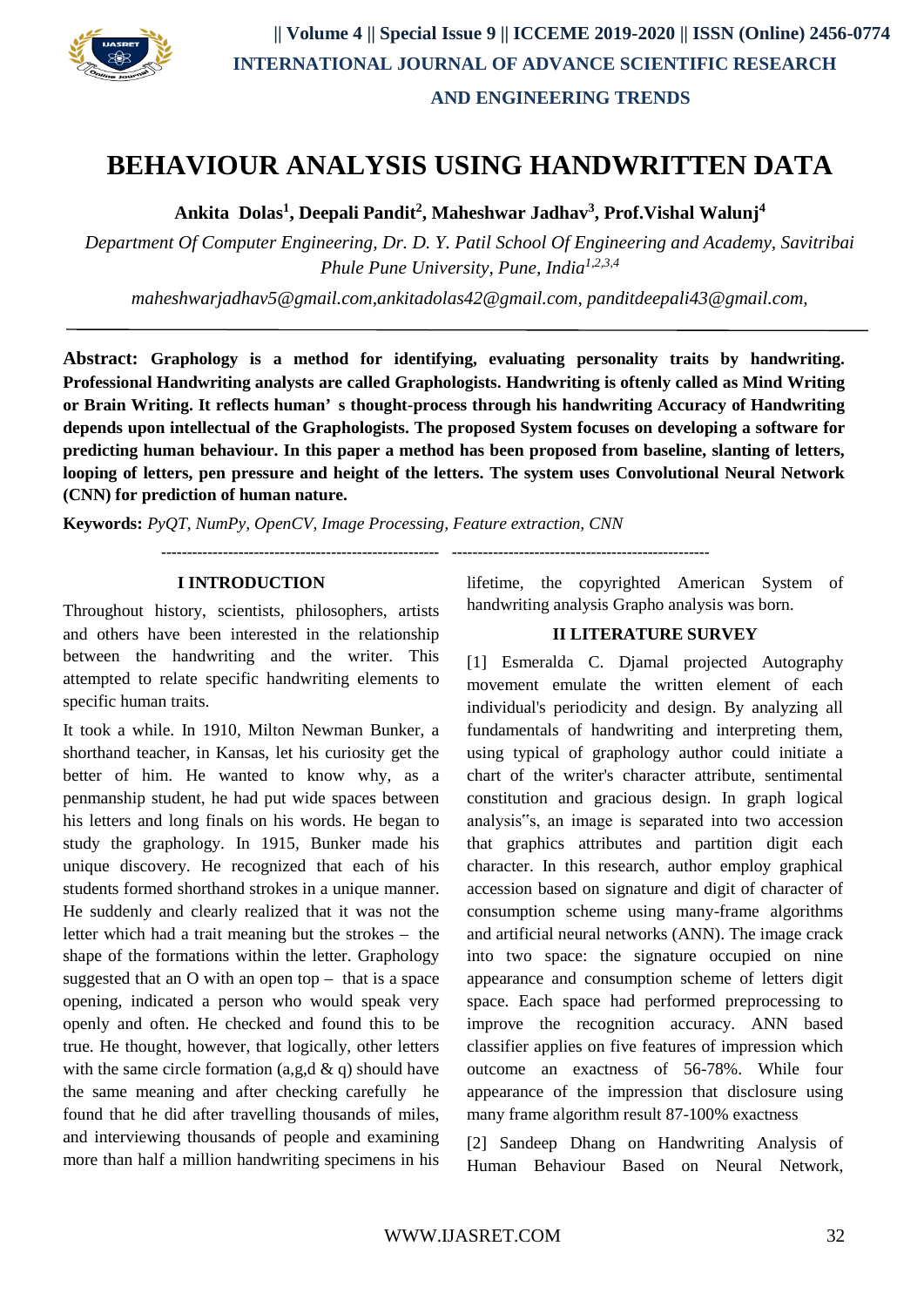

# **AND ENGINEERING TRENDS**

Graphology or Handwriting analysis is a scientific method of identifying, evaluating and understanding of anyone personality through the stroke and pattern revealed by handwriting. Handwriting reveals the true personality including emotional outlay, honesty, fears and defenses and etc. Handwriting stroke reflects the on paper draw of each individual's rhythm and Style. The image split into two areas: the signature based on three features and application form of letters digit area. In this research performance evaluation is done by calculating mean square error using Back Propagation Neural Network (BPNN).Human behavior is analyzed on the basis of signature by using neural network

[3] Javier Galbally, Julian Fierrez, Marcos Martinez-Diaz, R´ejean Plamondon E´cole Polytechnique de Montre´al focus on " Quality Analysis of Dynamic Signature Based on the Sigma- Lognormal Model" . In this paper author distinct that various personal ethics can be precisely illuminate as a set of influential describe sequenced together by a Markov chain. To diagnose personal ethics from sensible data and to deduce personal ethics over a few seconds time, author then use these influential Markov layout. To ensure the virtue of this designing avenue, creator report an experiment in which, author was able to achieve 95% precision at predicting automobile drivers" subsequent actions from their starting preparatory movements.

[4] In this author distinguish a new behavioural biometric technique based on human computer communication. Author urbanized a system that captures the user communication via a lighten, and uses this observable information to verify the individuality of an individual. Using analytical pattern credit techniques, author developed a sequential classifier that processes user interaction, as reported by the user identity is considered real if a predefined accuracy level produced, and the user is classified as a pretender otherwise. Two statistical models for the features were tested, namely Parsing density opinion and a unimodal disposal. The system was checked with different numbers of users in order to assess the scalability of the proposal.

[5] Proposed a paper addressing problem of personal authentication through the use of autograph recognition is described in this paper. There are two method of verification: online and offline signature verification. The dynamic methods covered, are based on the analysis of the shape, speed, stroke, pen pressure and timing information. While the stationary methods involve general shape recognition techniques. The paper inclined a sharp historical outline of the extant methods and presents some of the recent research in the field. In this paper problem of exclusive testimonial through the use of signature perception is considered. Twain on-line and offline methods have been described

#### **III PROPOSED SYSTEM**

Graphologist identify human nature with a piece of handwritten handwriting. The accuracy of handwriting analysis depends on how skilled the graphologist is. Even though manual handwriting has been effective it is costly and prone to fatigue, hence the proposed methodology focuses on developing a software for behavior analysis which can predict personality traits with the help of computer without human interference. The mostly used features of handwriting for prediction of personality traits are baseline, thickness, pen pressure, height etc. In this paper, the baseline, pen pressure, letter height and slant of letters has been considered for predicting personality

**Baseline**: It is the line along which the writing flows.



Figure.1: The baselines representing different personality traits of the writer

**Pen Pressure**: Amount of intensity applied while writing.



**Height**: It is the total vertical length of letters.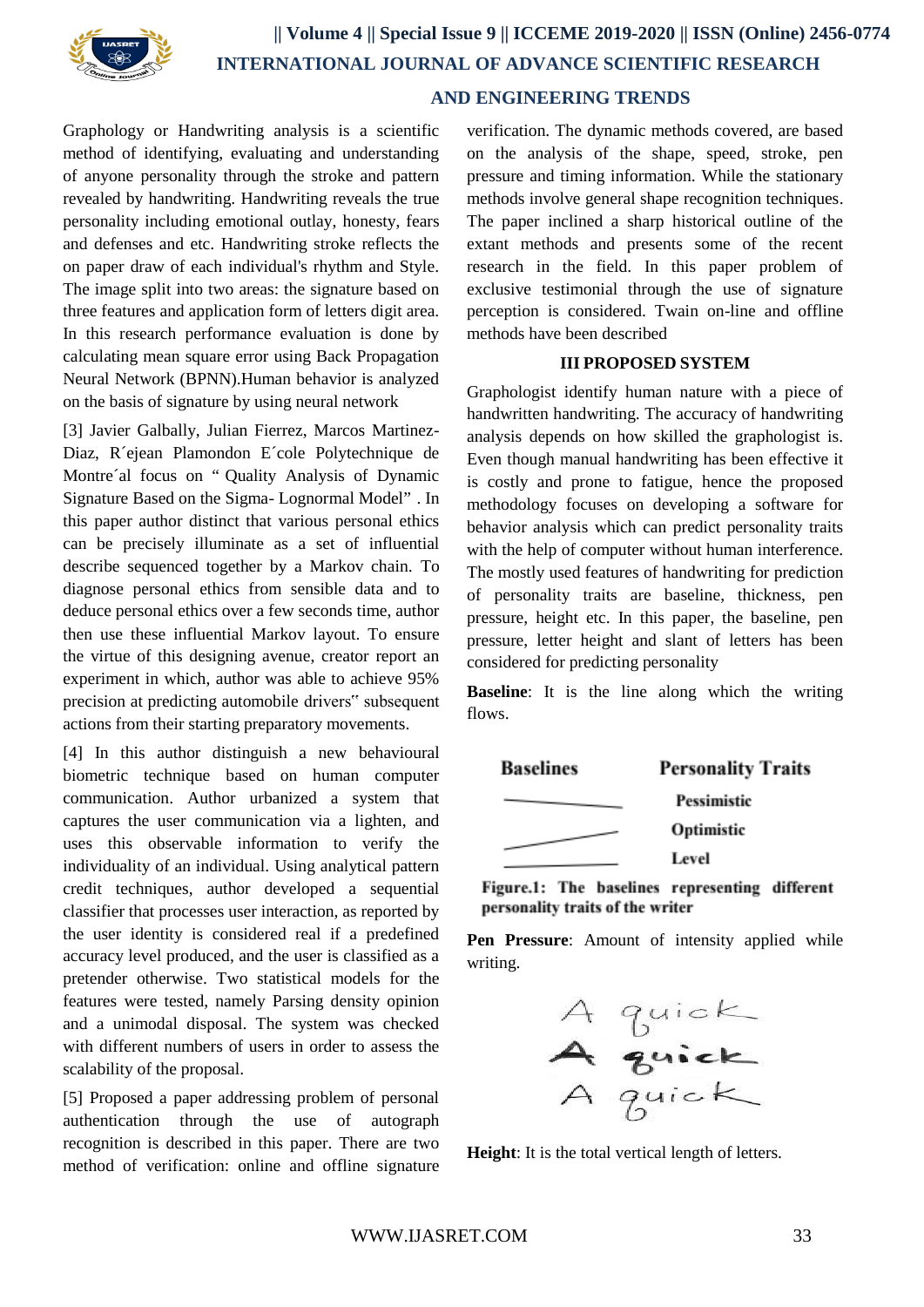

 **AND ENGINEERING TRENDS**

n n $m$ N $\ell$ N $\ell$ 

**Slant**: It is the inclination of letters.



Below are the implementation steps involved in Handwriting analysis.



Fig.1:- System Architecture

Image processing is done with an aim to improve the image data that suppresses unwanted distortions or enhances some image features important for further processing. The purpose of image processing is divided into 5 groups. They are:

[1] Visualization - Observe the objects that are not visible.

[2] Image sharpening and restoration - To create a better image.

[3] Image retrieval - Seek for the image of interest.

[4] Measurement of pattern – Measures various objects in an image.

[5] Image Recognition – Distinguish the objects in an image

# **IV METHODOLOGY (CNN):**

Convolutional neural network (CNN, or ConvNet) is a form deep learning and most commonly applied to analyzing visual imagery. CNNs use a variation of multilayer perceptrons designed to require minimal pre-processing. They are also known as shift invariant or space invariant artificial neural networks (SIANN), based on their shared-weights architecture and translation invariance characteristics. Convolutional networks were inspired by biological processes in that the connectivity pattern between neurons resembles the organization of the animal visual cortex. Individual cortical neurons respond to stimuli only in a restricted region of the visual field known as the receptive field. The receptive fields of different neurons partially overlap such that they cover the entire visual field. CNNs use relatively little pre-processing compared to other image classification algorithms. This means that the network learns the filters that in traditional algorithms were hand-engineered. This independence from prior knowledge and human effort in feature design is a major advantage. They have applications in image and video recognition, recommender systems, image classification, medical image analysis, and natural language processing.



Fig2. Simple ConvNet

The Convolutional Neural Network in Fig. is similar in architecture to the original LeNet and classifies an input image into four categories: dog, cat, boat or bird. There are four main operations in the ConvNet shown in fig. above:

- 1. Convolution
- 2. Non Linearity (ReLU)
- 3. Pooling or Sub Sampling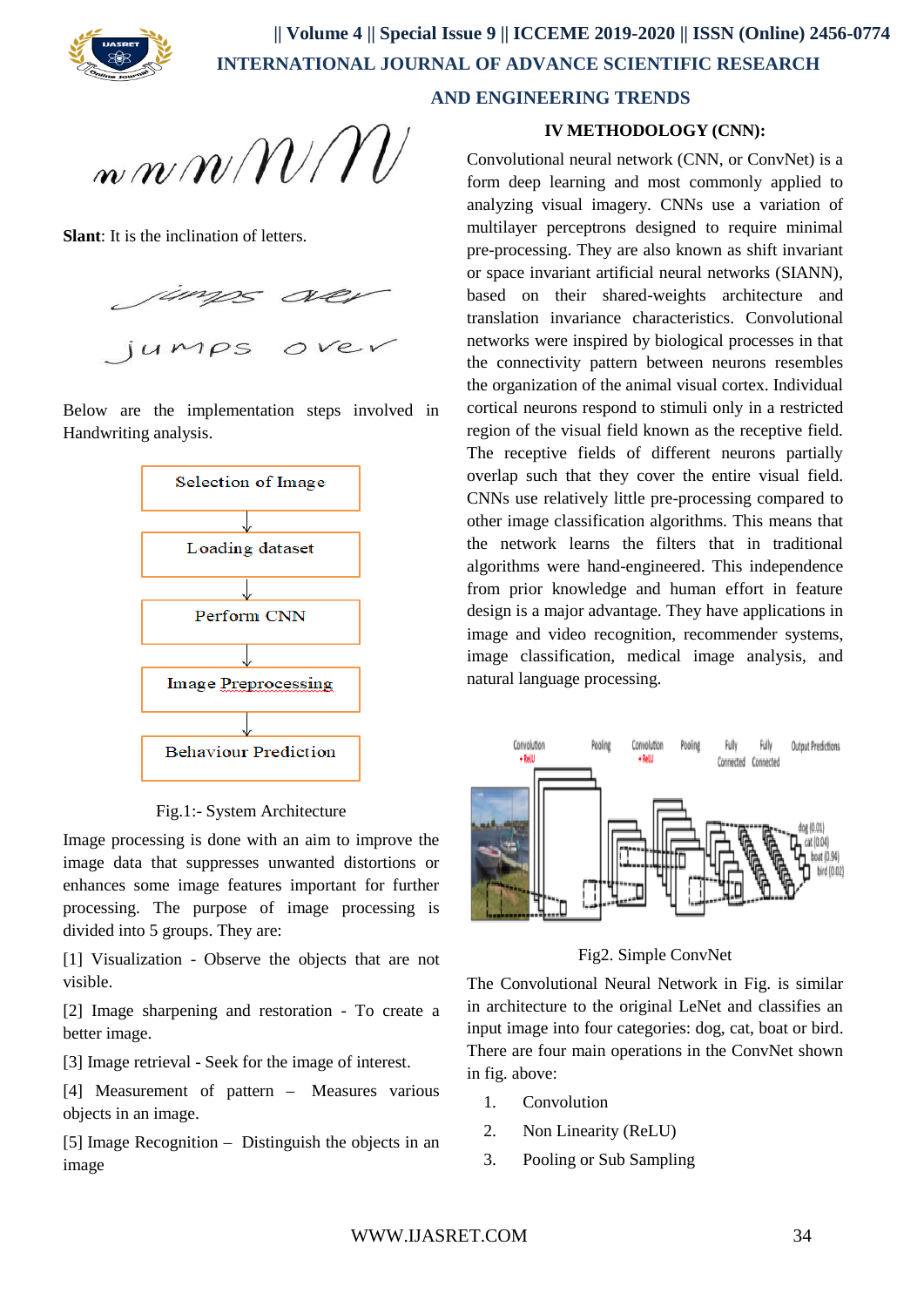

# 4. Classification (Fully Connected Layer)

An Image is a matrix of pixel values. Essentially, every image can be represented as a matrix of pixel value Channel is a conventional term used to refer to a certain component of an image. An image from a standard digital camera will have three channels – red, green and blue – you can imagine those as three 2d-matrices stacked over each other (one for each color), each having pixel values in the range 0 to 255.

### **The Convolution Step:**

ConvNets derive their name from the " convolution" operator. The primary purpose of Convolution in case of a ConvNet is to extract features from the input image. Convolution preserves the spatial relationship between pixels by learning image features using small squares of input data. We will not go into the mathematical details of Convolution here, but will try to understand how it works over images As we discussed above, every image can be considered as a matrix of pixel values. Consider a 5 x 5 image whose pixel values are only 0 and 1 (note that for a grayscale image, pixel values range from 0 to 255, the green matrix below is a special case where pixel values are only 0 and 1.



Also, consider another 3 x 3 matrix as shown. Then, the Convolution of the 5 x 5 image and the 3 x 3 matrix can be computed as shown in the animation in Fig below:



Fig3. The Convolution operation



In the table below, we can see the effects of convolution of the above image with different filters. As shown, we can perform operations such as Edge Detection, Sharpen and Blur just by changing the numeric values of our filter matrix before the convolution operation– this means that different filters can detect different features from an image, for example edges, curves etc.

| Operation                        | Filter                                                                              | Convolved<br>Image |
|----------------------------------|-------------------------------------------------------------------------------------|--------------------|
| <b>Identity</b>                  | $\begin{bmatrix} 0 & 0 & 0 \\ 0 & 1 & 0 \\ 0 & 0 & 0 \\ \end{bmatrix}$              |                    |
| <b>Edge detection</b>            | $\left[ \begin{array}{ccc} 1 & 0 & -1 \ 0 & 0 & 0 \ -1 & 0 & 1 \end{array} \right]$ |                    |
|                                  | $\begin{bmatrix} 0 & 1 & 0 \\ 1 & -4 & 1 \\ 0 & 1 & 0 \end{bmatrix}$                |                    |
|                                  | $\begin{bmatrix} -1 & -1 & -1 \\ -1 & 8 & -1 \\ -1 & -1 & -1 \end{bmatrix}$         |                    |
| Sharpen                          | $\begin{bmatrix} 0 & -1 & 0 \\ -1 & 5 & -1 \\ 0 & -1 & 0 \end{bmatrix}$             |                    |
| <b>Box blur</b><br>(normalized)  | $\frac{1}{9}$ $\begin{bmatrix} 1 & 1 & 1 \\ 1 & 1 & 1 \\ 1 & 1 & 1 \end{bmatrix}$   |                    |
| Gaussian blur<br>(approximation) | $\frac{1}{16}$ $\begin{bmatrix} 1 & 2 & 1 \\ 2 & 4 & 2 \\ 1 & 2 & 1 \end{bmatrix}$  |                    |

Introducing Non Linearity (ReLU):

An additional operation called ReLU has been used after every Convolution operation in Figure above. ReLU stands for Rectified Linear Unit and is a nonlinear operation.